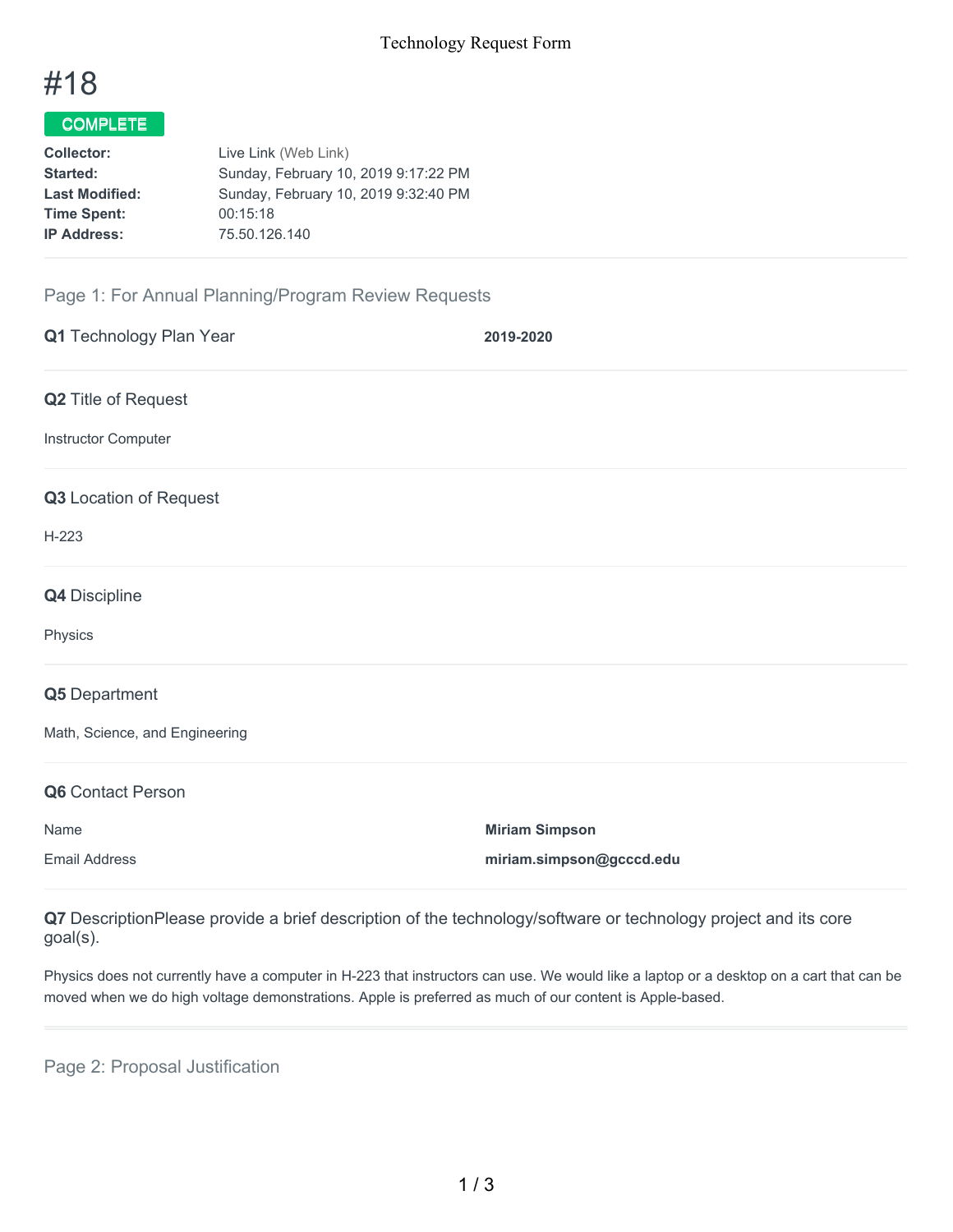**Q8** Please explain how the technology or enhancement supports the strategic plan. Include information on how students will be impacted and/or employees or the college or district overall. Consider whether this would this be a district-wide implementation.Which Strategic Plan priority (or priorities) are supported by this request? To access the Strategic Plan, please click here.

**Student Validation and Engagement ,** Other (please specify): This is supposed to be standard in a classroom.

#### **Q9** How does the request support the above priorities?

If an instructor does not have a computer they provide themselves, they cannot use the lecture content provided by the discipline and are severely limited in their teaching tools making it more difficult to do active learning exercises and engage students.

**Q10** Who would this impact? Please select all that apply. **Students,**

**Employees, College, District**

#### **Q11** How would this impact the above group(s)?

Instructors will be unable to teach effectively meaning students will be hurt and enrollment/course quality could drop and impact funding.

| Q12 Does the technology support a state-wide initiative<br>or is it a legal mandate or in support of a legal mandate?                           | <b>No</b>                        |
|-------------------------------------------------------------------------------------------------------------------------------------------------|----------------------------------|
| Q13 If yes, please explain how the technology supports<br>a state-wide initiative or is it a legal mandate or in<br>support of a legal mandate? | Respondent skipped this question |

**Q14** Please be aware that projects, once approved, are typically scheduled 6 months to a year in advance. Consider the consequences if the technology/software is not implemented, upgraded or renewed.What are the consequences if the technology/software is not implemented/upgraded, or renewed? Examples: Security concerns, loss of FTES, mandates, accreditation, etc.

We could lose enrollment as instructors are forced to do more traditional lectures.

**Q15** What is the number of students impacted per semester if the technology/software is not implemented, upgraded or renewed?

280

**Q16** What is your preferred time for implementation?

Fall 2019